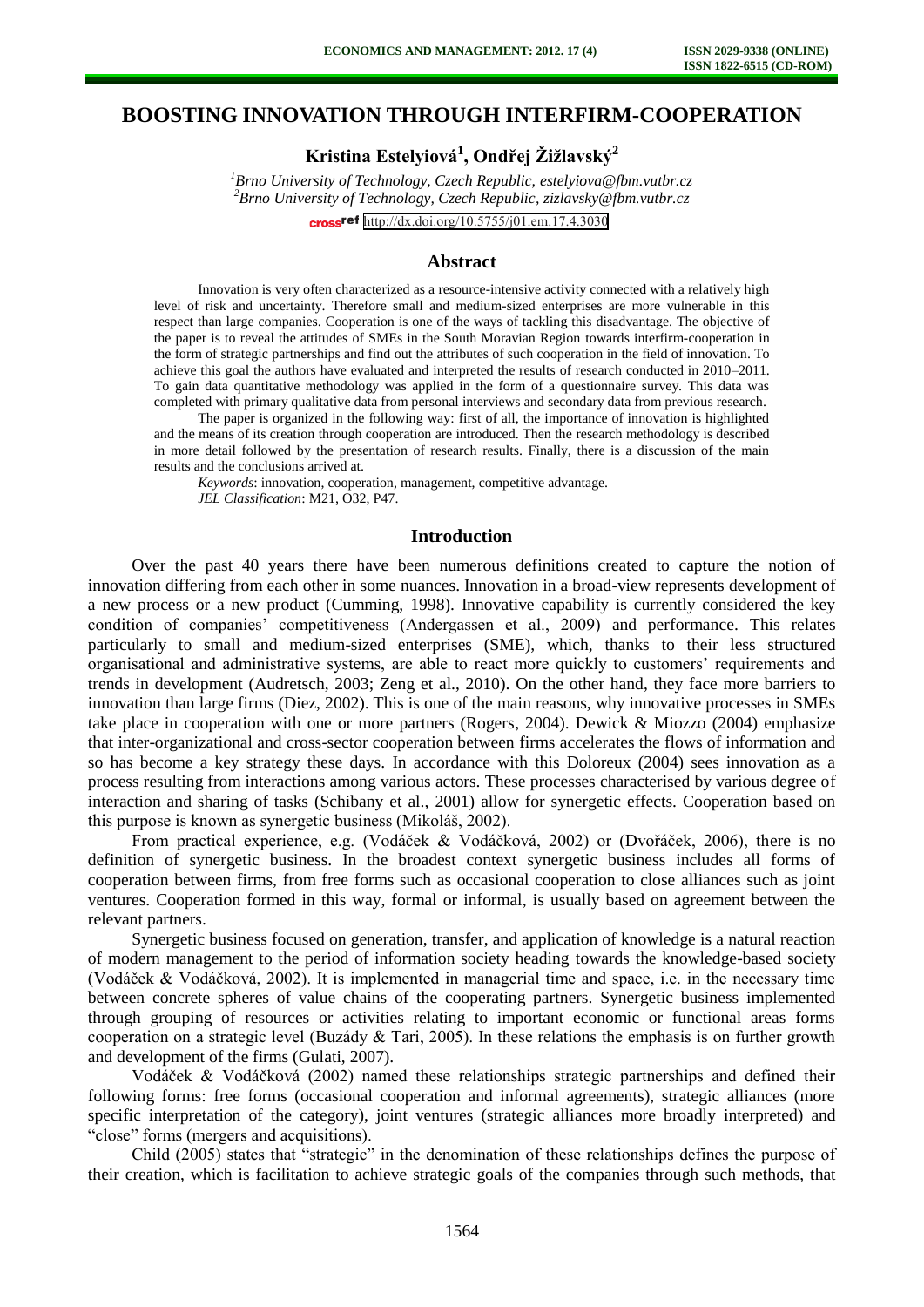can be implemented more conveniently in cooperation than individually. Narula & Hagedoorn (1998) note, that the primary goal within such forms of cooperation is the long-term value enhancement.

By drawing upon the understanding of strategic partnerships as long-term value-oriented relations and innovation as a result of interaction among the parties (Dewick & Miozzo, 2004; Doloreux, 2004) the paper investigates innovation activity from the viewpoint of cooperation. The objective of the paper is to reveal the attitudes of SMEs in the South Moravian Region toward strategic partnerships and find out the attributes of cooperation in the field of innovation.

### **Research methods**

With regard to the identified objective of research projects – *learn and study the current state of issues of innovative activities development and creating strategic partnership as these areas are currently being solved in Czech, as well as foreign, expert literature and in practice in Czech companies* – and the method of their fulfilment, when processing the research, the system approach and the following scientific work methods were utilized:

- a) Analysis is used as a method of acquiring new knowledge and its interpretation. When processing secondary data, the method of secondary analysis was utilized. A source of secondary data was the professional literature, especially foreign – books, magazines, articles from scientific and professional databases (Emerald, Science Direct, etc.) or proceedings from scientific conferences, with respect to their professional level and relevance.
- b) Questionnaire was used to gather primary data. The key was to approach as many respondents as possible and, therefore, to acquire a sufficiently large data scale factor for evaluation of the primary research. The inquiry itself provided quantitative, as well as qualitative data on the current state of the issue in question. Simplicity and relative briefness of the questionnaire, affecting a respondent's willingness to fill it out, was an important factor when creating the questionnaire. There were the following types of questions (i) with selectable answers and the option to select just one; (ii) with selectable answers and the option to select several answers at once; (iii) with pre-defined answers with an evaluation scale; (iv) some questions had the option to fill in answers freely.
- c) Comparison was utilized for comparison of results of the questionnaire inquiry of individual companies. This basic benchmarking approach selected more innovative companies for further personal interviews with the company's management.
- d) Inquiry with the objective to acquire the particular data and following discussion about acquired results and verification of their implementation and realization in practice was carried out in the form of personal interviews with companies' managements, i.e. especially with members of the top management, executive agents, or owners of production facilities.
- e) Content analysis was applied to the study of texts processed and acquired in the course of interviews with managers of selected companies (interview transcriptions, personal supporting documents acquired from respondents).
- f) Induction was utilized especially when generalizing all the findings achieved in the questionnaire inquiry. Verification of found dependencies was carried out by application of deduction.
- g) Statistical methods were utilized when analysing primary data, and their results are presented in tables in this report.

### **Primary research**

Two research projects were carried out for the purpose of determination of the real state of solved issues of innovation activities development and strategic partnership creation. These projects were carried out in 2010 and 2011 under the sponsorship of the Internal Grant Agency of the Faculty of Business and Management, Brno University of Technology.

The list of respondents was carefully considered before the start of the project. Options for defining research limits were company size, industry and geographical location in the Czech Republic. After careful consideration, the decision was taken to conduct research in randomly selected big companies in the South-Moravian Region of the Czech Republic. The research was limited to the South Moravian Region because authors believed that it would enhance the informative value of questionnaire surveys. Thus limited research is of much better quality because it allows (in spite of the often-encountered reluctance to complete the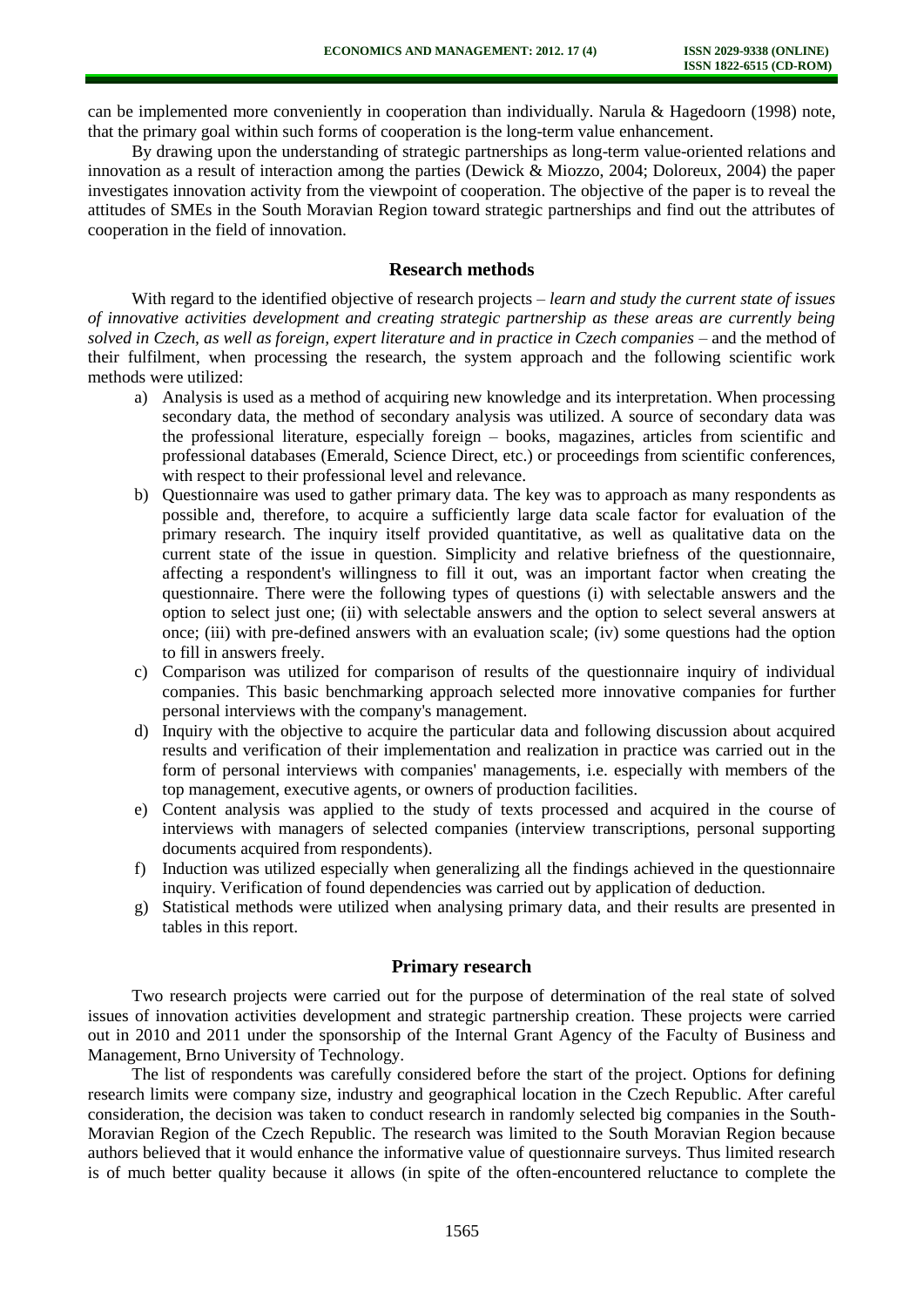questionnaire and to cooperate) the gathering of data from a large number of companies in the region, which may not have been possible for the whole of the Czech Republic, and individual data would have been much too scattered.

The first piece of research entitled *"Development of knowledge for improvement of information support of the economic management of company development, in accordance with development of the business environment"* (Reg. No. FP-S-10-17), which issued from the results of the previous year's research, studied the importance of forming strategic cooperation for the development of innovative activities. It was discovered (see below) that cooperation is one of the key areas of the innovative activities pursued by South Moravian enterprises. This is why this sphere was studied in greater detail under a parallel project entitled "*Networks of small and medium-sized enterprises in the South Moravian Region*" (reg. No. FP-J-11-5), which focused on mapping cooperation between small and medium-sized enterprises and on the study of conditions for participation in business networks in the South Moravian Region.

Of a total of 800 respondents contacted during the project "*Development of knowledge for improvement of information support of the economic management of company development, in accordance*  with *development of the business environment*"; 750 were contacted electronically and 50 received printed questionnaires during a personal meeting. Companies for the electronic survey were selected from the Technological Profile of the Czech Republic (www.techprofil.cz) database of contact addresses, and the world-wide database Kompass (cz.kompass.com) with its over 34,000 contacts to Czech companies was also used. The guarantee that innovating companies are selected from the database lies in the fact that database search is performed according to user-defined parameters. The selection of companies for personal visits was based on contacts made during our previous project from 2009. That provided a guarantee that the survey will cover companies actively engaged in innovations that have something to say on the issue. Authors received a total of 139 correctly completed questionnaires, which represents a 17.4% return rate. Detailed statistics of the 2010 questionnaire survey are in Table 1.

| Number of addressed companies                      | 800   |
|----------------------------------------------------|-------|
| by e-mail<br>a)                                    | 750   |
| by personal visit with printed questionnaire<br>b) | 50    |
| Number of undelivered e-mails                      | 35    |
| Number of partially filled questionnaires          |       |
| Number of completely filled questionnaires         | 139   |
| Real return                                        | 17.4% |

Table 1. Overall statistics of the questionnaire survey 2010

A total of 401 companies were approached under the second project entitled "*Networks of small and medium-sized enterprises in the South Moravian Region*". Data were sourced from a database provided by the Czech Statistical Authority, which also contained information on the HQ, number of employees, turnover, and the subject of the companies' business. The criterion of selecting enterprises from the database – besides the HQ and size – was the pursuit of research and development as part of or alongside the main activity. Enterprises were contacted by phone and e-mail, most of them twice. There were 132 fully and correctly filled in questionnaires, which represents a 33% real return. Detailed information is listed in Table 2.

**Table 2.** Overall statistics of the questionnaire survey 2010–2011

| Number of addressed companies              | 401 |
|--------------------------------------------|-----|
| by e-mail<br>C)                            | 296 |
| d) by telephone                            | 105 |
| Number of partially filled questionnaires  |     |
| Number of completely filled questionnaires | 132 |
| Real return                                |     |

#### **Research results**

One of the areas studied under the project *"Knowledge development towards the enhancement of information support of the economic management of company development in accordance with the evolution of the business environment"* was a background of the individual enterprises available during the work on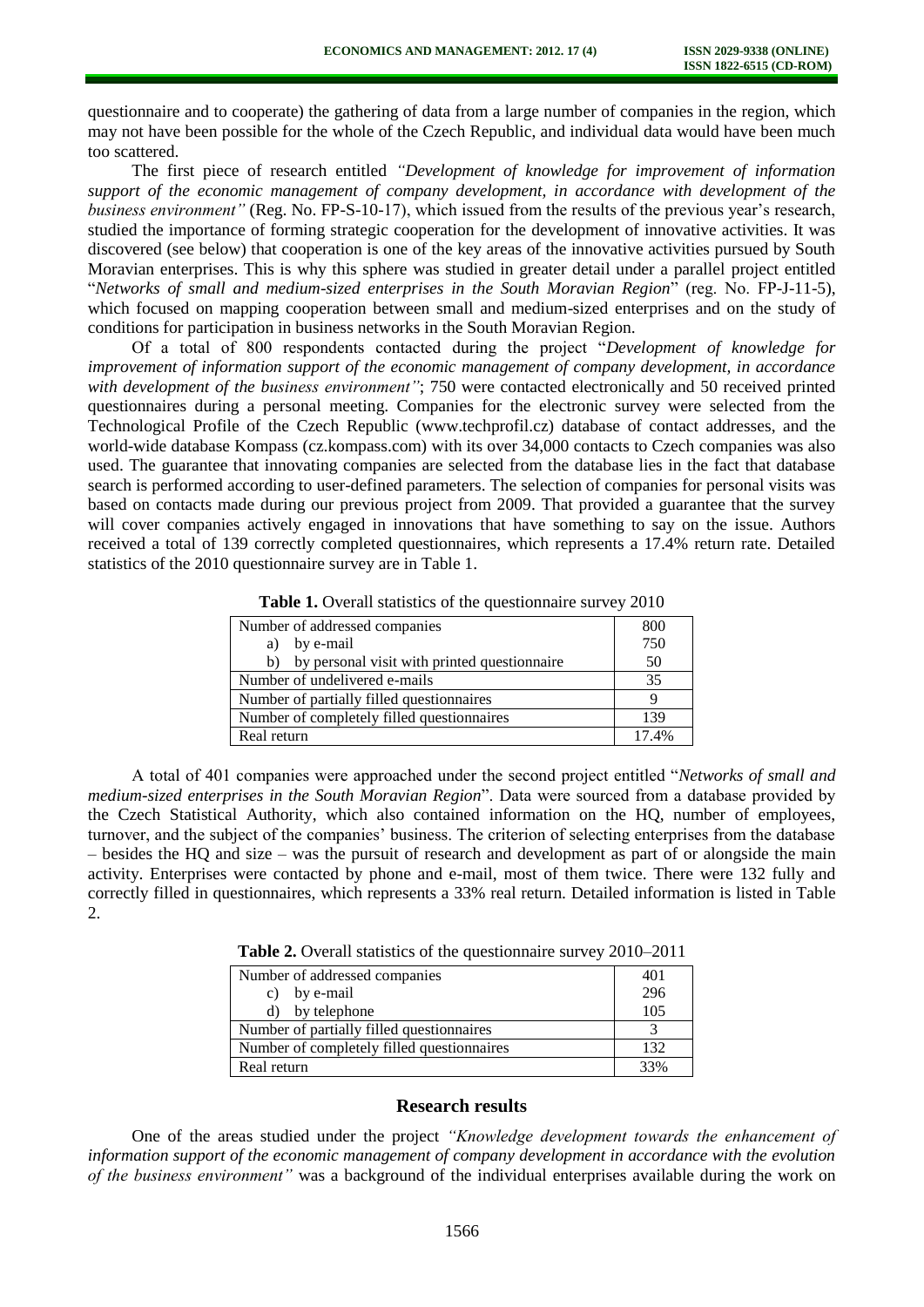innovative projects and experience from collaboration with other subjects on these projects. As the figures below show, 74% of subjects do have this experience. In most cases the respondents also stated that without this cooperation it would be impossible to actually start any innovation because most of them (75% of respondents) did not have their own research and development facilities and did not even think about developing them. Most of the innovations therefore result from cooperation with other enterprises.



**Figure 1.** Research result in the field of cooperation

Most frequently mentioned partners, with whom the companies cooperate, include clients or customers. Other categories of valuable partners are subjects that are included in specific customer-supplier chains, e.g. suppliers of equipment, materials, parts, or software. Next are universities or other higher education institutions standing outside this chain. However, also research-focused non-governmental organisations or advisory agencies were also considered highly valuable for innovative enterprises (see Table 3).

Results were derived from evaluation of respondents based on the scale:  $1 - \text{very important}, 2 - \text{?}$ important,  $3$  – neutral,  $4$  – not important,  $5$  – completely unimportant. In the summary of the percentage ration of positive answers, i.e. values 1 (very important) and 2 (important), the order of individual possibilities was determined.

|                                |                | <b>Standard</b> | <b>Modus</b>   | Evaluating $1-5$ $\left(\frac{9}{6}\right)$ |                |                |                |    | $\Sigma$ 1+2 |
|--------------------------------|----------------|-----------------|----------------|---------------------------------------------|----------------|----------------|----------------|----|--------------|
|                                | <b>Average</b> | deviation       |                | 1                                           | $\overline{2}$ | 3              | 4              | 5  | (%)          |
| <b>Customer</b>                | 1.3855         | 0.6555          |                | 66                                          | 26             | $\overline{c}$ | $\overline{c}$ | 2  | 92           |
| <b>Internet</b>                | 2.0988         | 0.8549          | $\overline{2}$ | 24                                          | 42             | 22             | 6              | 6  | 66           |
| <b>Competitors</b>             | 2.2561         | 0.8087          | 2              | 15                                          | 48             | 26             | 7              | 4  | 63           |
| <b>Employee</b>                | 2.1538         | 0.8332          | 2              | 21                                          | 39             | 26             | 5              | 9  | 60           |
| <b>Partners</b>                | 2.1842         | 0.8692          | 2              | 20                                          | 40             | 21             | 7              | 12 | 60           |
| Own research into<br>customers | 2.2836         | 0.9433          | $\overline{2}$ | 16                                          | 34             | 17             | 11             | 22 | 50           |
| <b>Suppliers</b>               | 2.4595         | 1.0804          | $\overline{2}$ | 19                                          | 30             | 17             | 21             | 13 | 49           |
| <b>Service</b>                 | 2.4079         | 0.7809          | 3              | 12                                          | 34             | 38             | 5              | 11 | 46           |
| <b>Exhibitions</b>             | 2.4478         | 1.0116          | 3              | 17                                          | 21             | 27             | 13             | 22 | 38           |
| <b>Conferences</b>             | 2.7581         | 0.9278          | $\mathfrak{D}$ | 4                                           | 28             | 20             | 20             | 28 | 32           |

**Table 3.** Top 10 most important partners for innovation activities

The importance of cooperation with customers and suppliers is confirmed also by the results of the "*Networks of small and medium-sized enterprises in the South Moravian Region*" project. In the first phase the presence of strategic cooperation with business partners was detected, namely in 72% of businesses. 61% of the surveyed companies cooperate with their customers and suppliers on a strategic level. More than half of these businesses have their strategic partners solely from among customers and suppliers. The other group of potential strategic partners are competitors and potential competitors. The latter is understood as a company that currently does not directly compete with the given enterprise, but could become a competitor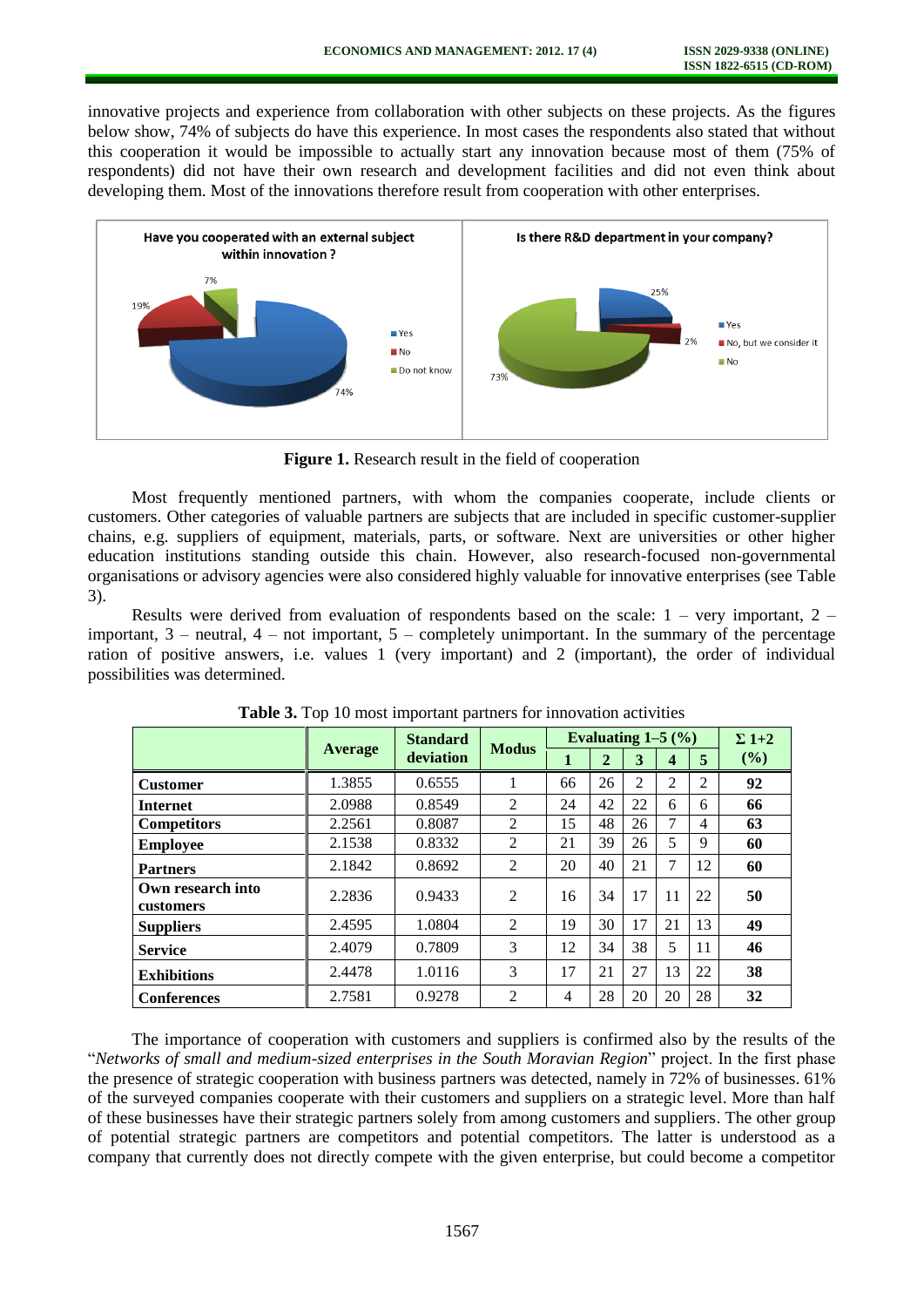in the future or in case of changing conditions. Alliances with competitors, i.e. potential competitors are less characteristic and were detected in 38% of the companies only.

The next step studied the most preferred areas of strategic cooperation (see Figure 2). First were activities in research and development. Up to 51% of small and medium-sized enterprises cooperate with strategic partners in this field. This fact is in accordance with the findings from the second research project. Second was production (38%) and third cooperation in services (25%). Business and marketing were fourth (22%), while sourcing and logistics had significantly weaker preferences than the previously mentioned areas (14%).



**Figure 2.** Areas of strategic cooperation

The purpose of strategic cooperation between small and medium-sized enterprises was studied as well. The results are illustrated by Figure 3. The summarised answers clearly show the dominance of cooperation aimed at development or innovation of a product or service (54%). Second and third placed expansion to foreign markets (43%) and optimisation (of production, processes, methods 41%). Least characteristic is strategic cooperation aimed at increasing turnover and enhancement of market share (under 10%).



**Figure 3.** Purpose of strategic cooperation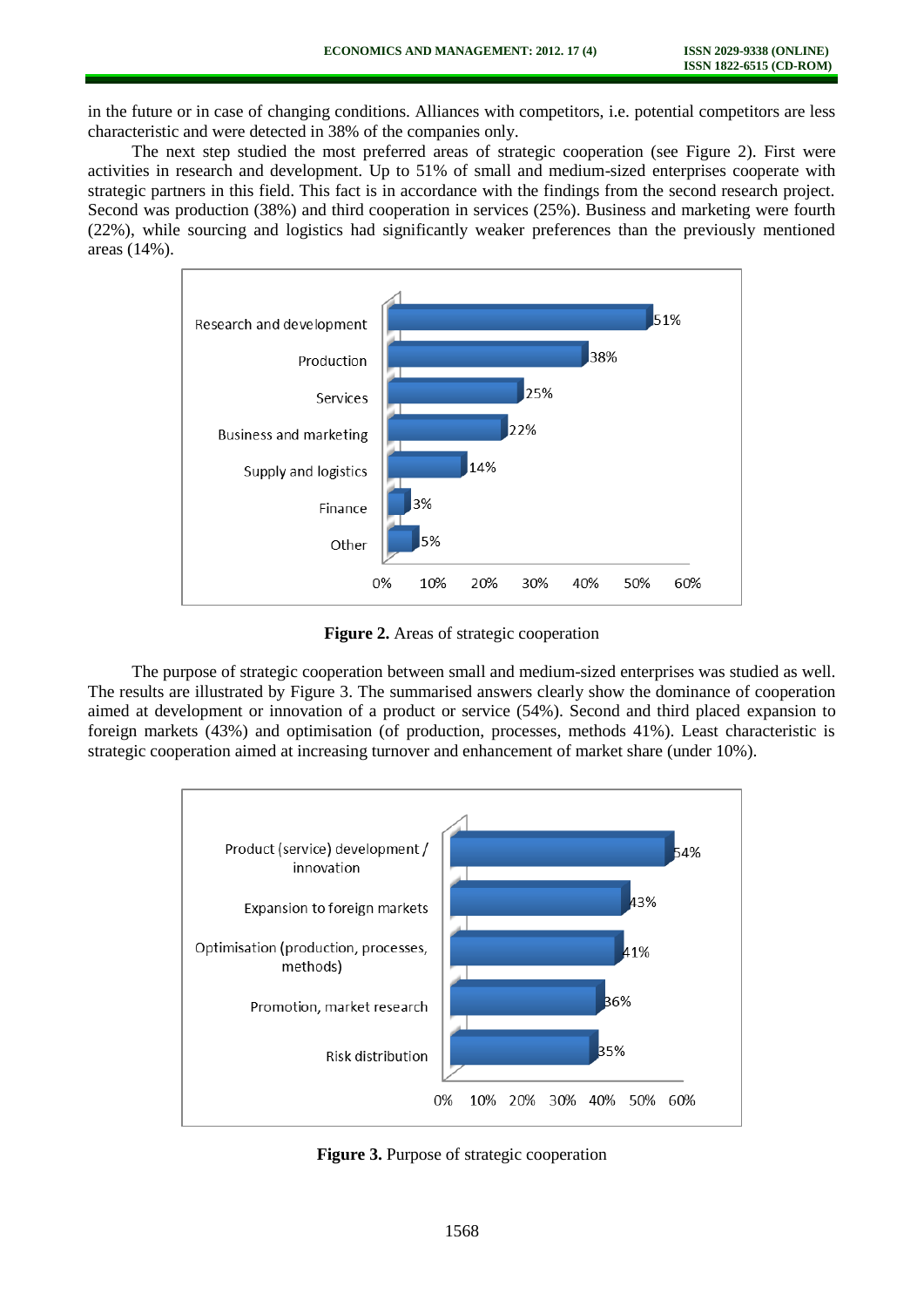# **Discussion**

The efficiency of innovative synergetic business is based on the character and intensity of voluntary participation of all or most of its members. The study of secondary data revealed that companies cooperate with other subjects for many reasons, mostly in order to:

- reduce the costs of technological development or entry to the market,
- reduce risks of development or entry to the market,
- save money on production volume,
- reduce the time needed for development and commercialisation of new products,
- support sharing of learning,
- open access to new technologies,
- suppress competition and enhance their own competitive position,
- use shared distribution channels, etc.

Besides its strategic form, cooperation between companies may have various other – more or less interrelated – forms. Secondary research yielded the following overview of selected forms of cooperation that may bring a positive synergetic effect to innovation activities (see Table 4).

| <b>Type of cooperation</b>                 | <b>Typical</b><br>duration | <b>Advantages</b>                                                                                   | <b>Disadvantages</b>                                                              |  |  |
|--------------------------------------------|----------------------------|-----------------------------------------------------------------------------------------------------|-----------------------------------------------------------------------------------|--|--|
| Outsourcing<br><b>Contractor relations</b> | Short-term                 | Reduction of costs and risks<br>Shorter time of<br>implementation                                   | Dependence on partners<br>Product quality<br>Inefficient R/D                      |  |  |
| <b>Licensing</b>                           | Fixed term                 | Faster access to technologies<br>Lower costs of $R/D$<br>Faster product development                 | Contractual costs and<br>restrictions                                             |  |  |
| <b>Spin-off companies</b>                  | Medium-term                | Expert knowledge<br>Radical innovations                                                             | Lack of business<br>experience<br><b>Risks</b>                                    |  |  |
| <b>Research consortium</b>                 | Medium-term                | Sharing of costs and risks<br>Combination of expertise<br>and special equipment<br>Shared financing | Knowledge leaks<br>Follow-up differentiation                                      |  |  |
| Strategic alliance                         | Flexible                   | Low level of the bond<br>Access to market                                                           | Potential blocking<br><b>Information leaks</b>                                    |  |  |
| <b>Joint venture</b>                       | Long-term                  | Shared know-how<br>Access to new markets                                                            | Cultural disharmony<br>Instable and unsure (threat<br>of take-over or separation) |  |  |
| Innovation networks,<br>clusters           | Long-term                  | Dynamic cooperation<br>Potential for learning and<br>gaining of knowledge                           | Instable relations<br>Cost of control and<br>maintenance of network               |  |  |

**Table 4.** Forms of partnerships

At the moment there are practically no ventures that can ignore the importance of partnership. The success of this synergetic cooperation depends on the degree of mutual communication. According to Johnson & Scholes (2000) the following activities are needed for successful (strategic) cooperation:

- a proactive approach to the requirements and suggestions of the partner, an open mind and trust, a sensitive approach to national and cultural differences;
- clear and simply defined organisational structure, especially where potential clashes could occur;
- an equal goal of all the participating partners to achieve powerful interpersonal relations, interconnection and flexibility of teams, as well as a long-term perspective on the life of such alliance.

However, even such – seemingly – simple steps could be difficult to realize in practice. The high failure rate of strategic alliances generally acknowledged by researchers (Gulati, 2007; Vodáček & Vodáčková, 2002) proves this.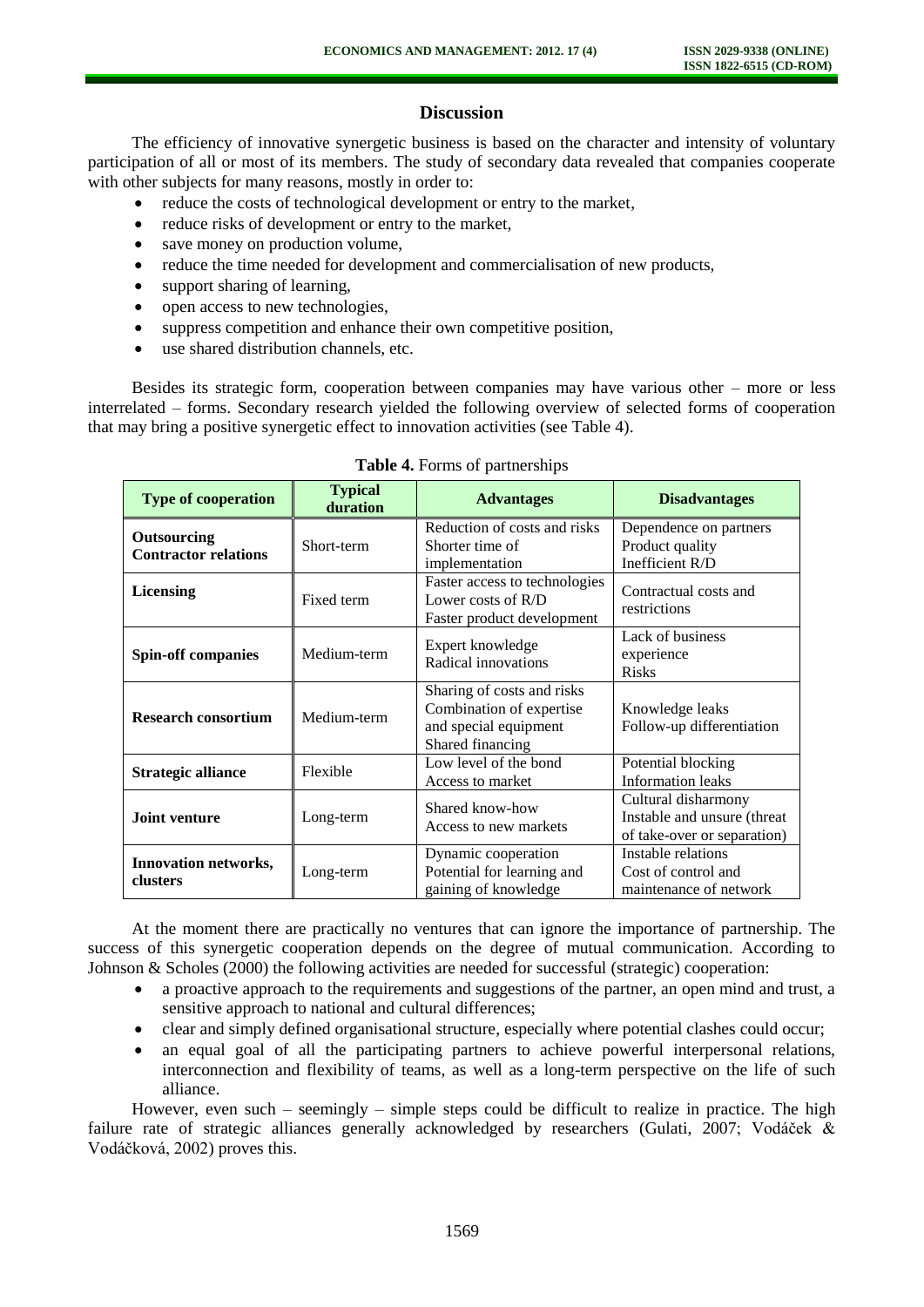# **Conclusions**

Most innovations fail and enterprises that don't innovate, they die. This paper is about the process of innovation, about how enterprises utilize and advance partnership to create new products and services. Bringing a wealth of new and different ideas into the innovation process includes looking outside the boundaries of an enterprise. The huge potential for innovation exists outside company across network of customers, suppliers and partners. One of the essential practical conclusions of primary research is that companies are open to external cooperation. Furthermore, they admit that without this collaboration they will not be able to produce any innovative products.

The results of the work have shown the importance innovations play in company business and strategic partnerships as a framework for performing these activities. 74% of respondents have ever cooperated with an external subject within innovation projects. They stated that without this cooperation it would be impossible to actually start any innovation because most of them (75% of respondents) did not have their own R&D facilities and did not even think about developing them. Most of the innovations therefore result from cooperation with other enterprises. Most frequently mentioned and important partners, with whom the companies cooperate, include clients or customers. Up to 51% of SMEs cooperate with strategic partners in the R&D, follows production (38%) and cooperation in services (25%). The purpose of strategic cooperation between SMEs was studied as well. Research results show the dominance of cooperation aimed at development or innovation of a product or service (54%).

By comparing these findings with the Innobarometer survey (2009) it is possible to see that in the sphere of setting-up cooperation aimed at innovation, the Czech Republic achieves better results than the average in the EU 27. Detailed data reveals the relatively significant number of strategic partnerships with customers and research centres (the Czech Republic is among the best three), but a lower degree of cooperation with universities and a significantly lower degree with suppliers (just above average). In these two areas there will be space for improvement. In terms of the overall assessment of the Czech Republic's innovative activities, the Gallup Organization (2009) included the country in its group of *Moderate Innovators,* which comes after the *Innovation Followers* and *Innovation Leaders* (the most active group).

Innovation has been the engine of economic growth and technological progress (Bruque & Moyano, 2007). According to the presented research results more than a half of SMEs in the South Moravian Region understand this trend and form strategic partnerships in order to boost innovation. Every second partnership has been created in the field of research and development, representing processes with long-term perspective. This finding points to the fact that numerous companies have chosen the way of continuous development and value enhancement. It is very important from the viewpoint of the future as Diez (2000) warns that innovations are becoming more complex, especially for SMEs.

Perceiving innovations as the result of interactions and systematic building of cooperation with business partners may bring a result in the form of synergetic aspects, and positively influence the increase in SME competitiveness.

#### **References**

- 1. Andergassen, R. & Nardini, F. & Ricottilli, M. (2009). Innovation and growth through local and global interaction. Journal of Economic Dynamics & Control, 33, 1779–1795.
- 2. Audretsch. D. B. (2003). Innovation and spatial externalities. International Regional Science Review, 26, 167–174.
- 3. Bruque, S. & Moyano, J. (2007). Organisational determinants of information technology adoption and implementation in SMEs: The case of family and cooperative firms. Technovation, 27, 241-253. Retrieved from http://www.sciencedirect.com/science/article/pii/S0166497206001210.
- 4. Buzády, Z. & Tari, E. (2005). Stratégiai szövetségek a hazai tulajdonú középvállalatok körében Budapest: Corvinus Egyetem. Retrieved from [http://edok.lib.uni-corvinus.hu/143/1/6\\_mht\\_strat%C3%A9giai\\_sz%C3%](http://edok.lib.uni-corvinus.hu/143/1/6_mht_strat%C3%A9giai_sz%C3%B6vets%C3%A9gek.pdf)  [B6vets%C3%A9gek.pdf.](http://edok.lib.uni-corvinus.hu/143/1/6_mht_strat%C3%A9giai_sz%C3%B6vets%C3%A9gek.pdf)
- 5. Child, J. (2005). Organization: contemporary principles and practice. Malden: Blackwell Publishing.
- 6. Cumming, B. S. (1998). Innovation overview and future challenges. European Journal of Innovation Management, 1, 21-30. Retrieved from [http://search.proquest.com/docview/211785076?accountid=17115.](http://search.proquest.com/docview/211785076?accountid=17115)
- 7. Dewick, P., & Miozzo, M. (2004). Networks and innovation: Sustainable technologies in Scottish social housing. R & D Management, 34, 323-333. Retrieved fro[m http://search.proquest.com/docview/233087874?accountid=17115.](http://search.proquest.com/docview/233087874?accountid=17115)